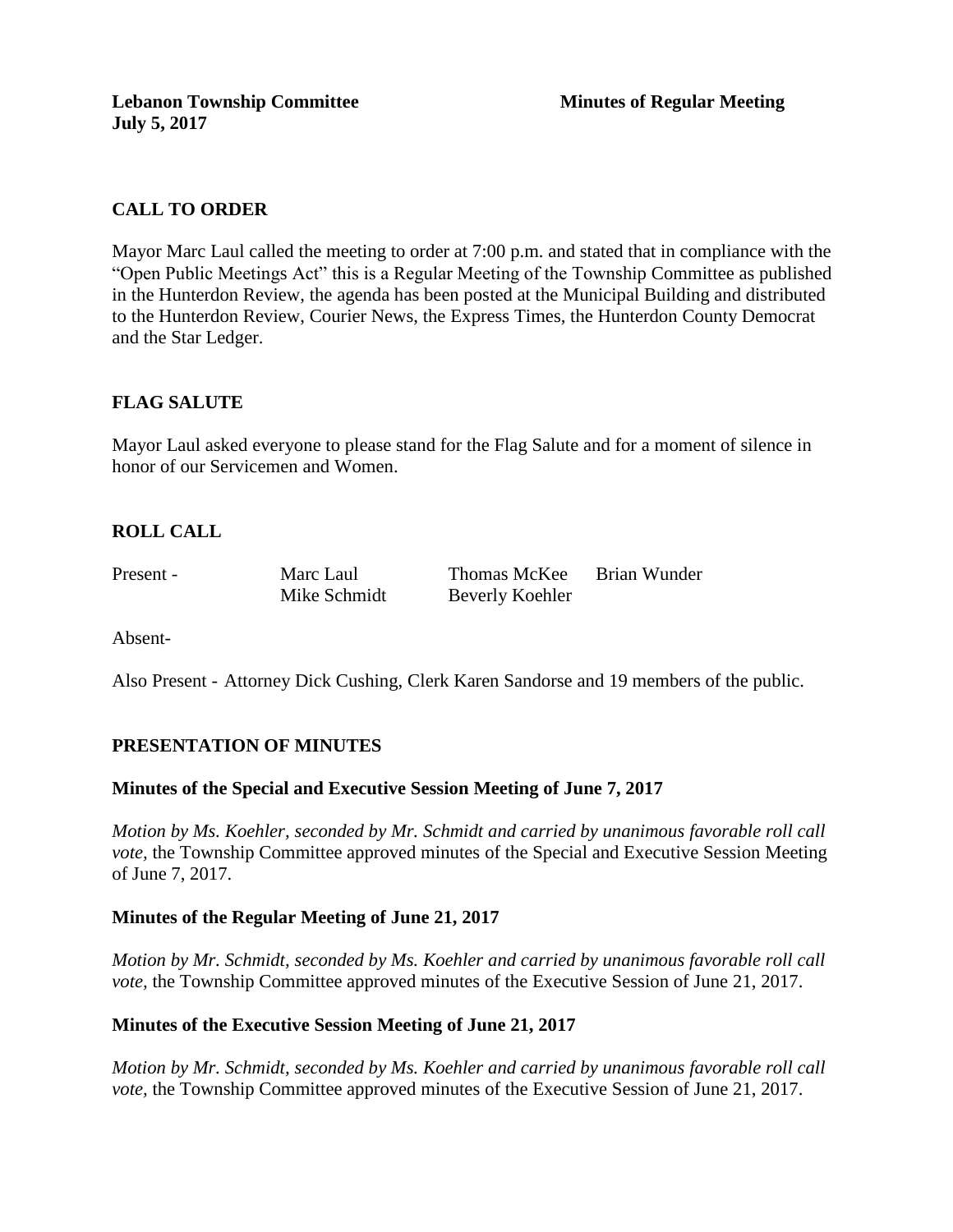LTCM 07/05/2017 Page 2 of 7

## **PUBLIC COMMENTS – for agenda items only.**

*Motion by Mr. McKee, seconded by Mr. Schmidt and carried by unanimous favorable roll call vote*, the Township Committee opened the public comment portion of the meeting.

Ms. Hoffman asked if the Capital Ordinance is going to include the Museum addition. Mayor Laul stated that this is the ordinance where the money could be included for the addition.

Ms. Gail Glashoff asked if the Committee read the Hunterdon Review from last week. Ms. Glashoff stated that she was very upset when she read it because the article regarding the hiring of the Tax Assessor was not true.

Mr. Ron Milkowski asked what the issue is with the appointment of the Tax Assessor. Mayor Laul stated that he will explain during the meeting.

*Motion by Ms. Koehler, seconded by Mr. Wunder and carried by unanimous favorable roll call vote*, the Township Committee closed the public comment portion of the meeting.

## **ORDINANCE**

#### **Introduction**

## **Ordinance No. 2017-04 - Capital Improvements**

Mayor Laul stated that the Committee has two ordinances to consider for introduction this evening. One is for \$317,000 and the other is for \$382,000. Each ordinance includes the resurfacing of Red Mill Road, between Newport Road and Mt. Airy, the chip and seal program for various roads, the acquisition of a calcium storage tank, distribution equipment for winter road treatment and the acquisition of a new electronic message sign for in front of the municipal office. The \$382,000 ordinance also includes and allocation of \$65,000 for the Museum Lavatory/Storage addition. Mayor Laul stated that the Committee needs to decide if they are going to include the Museum addition in the ordinance.

*Motion by Ms. Koehler, seconded by Mr. Schmidt and carried by unanimous favorable roll call vote*, the Township Committee approved Ordinance 2017-04, on first reading, as entitled below, with the Museum lavatory addition included (\$382,000), on the condition that if the bids come in too high to consider, the money will not be spent.

> STATE OF NEW JERSEY COUNTY OF HUNTERDON TOWNSHIP OF LEBANON ORDINANCE NO. 2017-04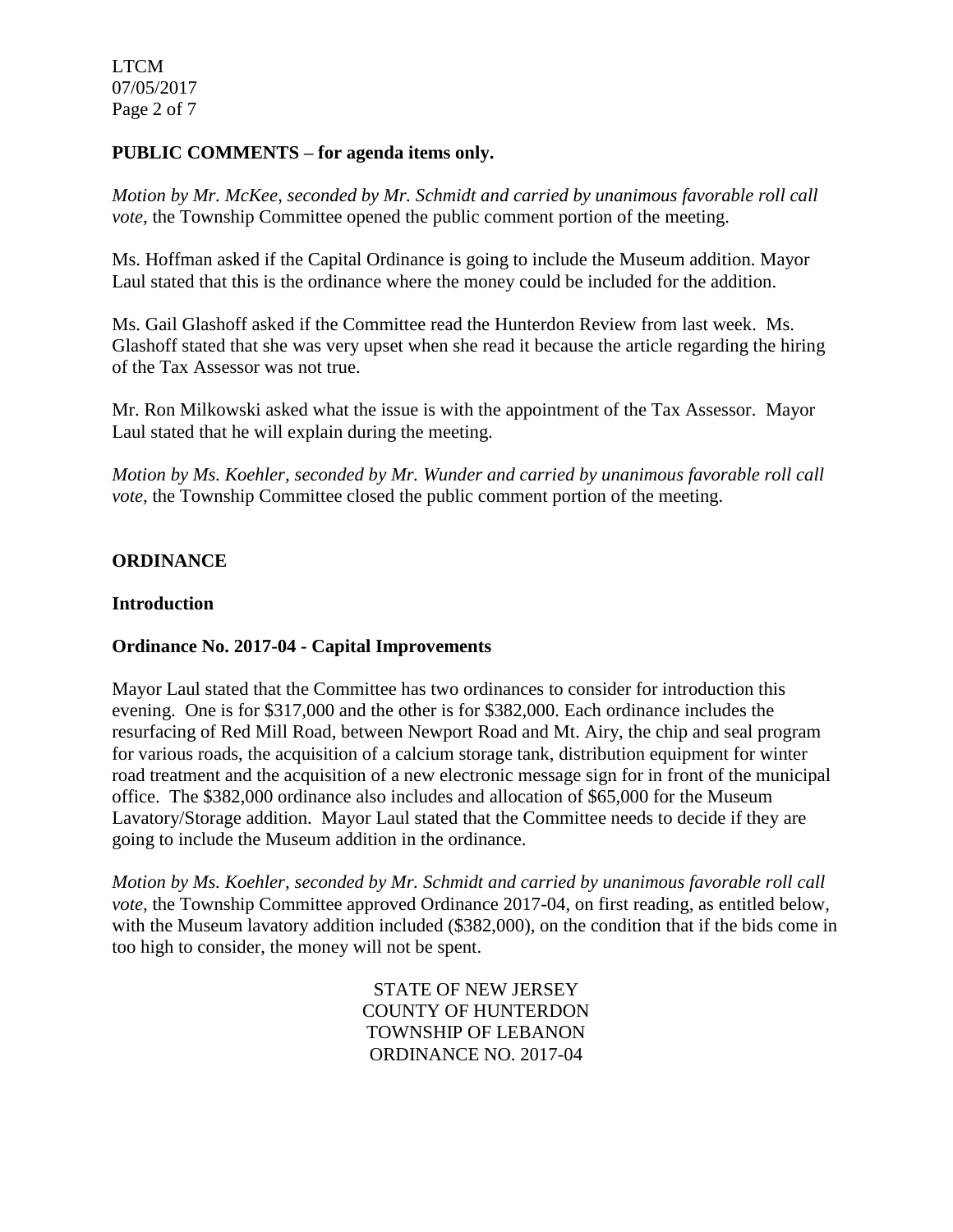LTCM 07/05/2017 Page 3 of 7

#### CAPITAL ORDINANCE OF THE TOWNSHIP OF LEBANON, IN THE COUNTY OF HUNTERDON, NEW JERSEY AUTHORIZING VARIOUS PUBLIC IMPROVEMENTS AND ACQUISITIONS IN, BY AND FOR THE TOWNSHIP, APPROPRIATING THEREFOR THE SUM OF \$382,000 AND PROVIDING THAT SUCH SUM SO APPROPRIATED SHALL BE RAISED FROM THE CAPITAL IMPROVEMENT FUND OF THE TOWNSHIP.

**Public Hearing to be held on July 19, 2017**

#### **RESOLUTIONS**

#### **Resolution No. 73-2017 – Chapter 159**

*Motion by Mr. Schmidt, seconded by Mr. Wunder and carried by unanimous favorable roll call vote*, the Township Committee approved Resolution No. 73-2017 as written below.

# **TOWNSHIP OF LEBANON COUNTY OF HUNTERDON STATE OF NEW JERSEY RESOLUTION NO. 73-2017 CHAPTER 159**

WHEREAS, N.J.S. 40A4-87 provides that the Director of the Division of Local Government Services may approve the insertion of any special item of revenue in the budget of any county or municipality when such item shall have been made available by law and the amount thereof was not determined at the time of the adoption of the budget, and

WHEREAS, said Director may also approve the insertion of an item of appropriation for an equal amount, and

SECTION 1,

NOW, THEREFORE BE IT RESOLVED that the Township of Lebanon, Hunterdon County, hereby requests the Director of the Division of Local Government Services to approve the increase of \$ 120,000.00 for an item of revenue in the budget of the year 2017 as follows:

Miscellaneous Revenues –

Revenue Offset with Appropriations – NJ DOT – Hickory Run Road Guard Rail Replacement

Total with increase to be \$ 120,000.00

SECTION 2,

BE IT FURTHER RESOLVED that a like sum of \$120,000.00 be and the same is hereby appropriated under the caption of:

General Appropriations -

Public & Private Programs Offset by Revenues – NJ DOT – Hickory Run Road Guard Rail Replacement

State/Federal Share \$ 120,000.00

Non State Share \$ Total with increase to be \$ 120,000.00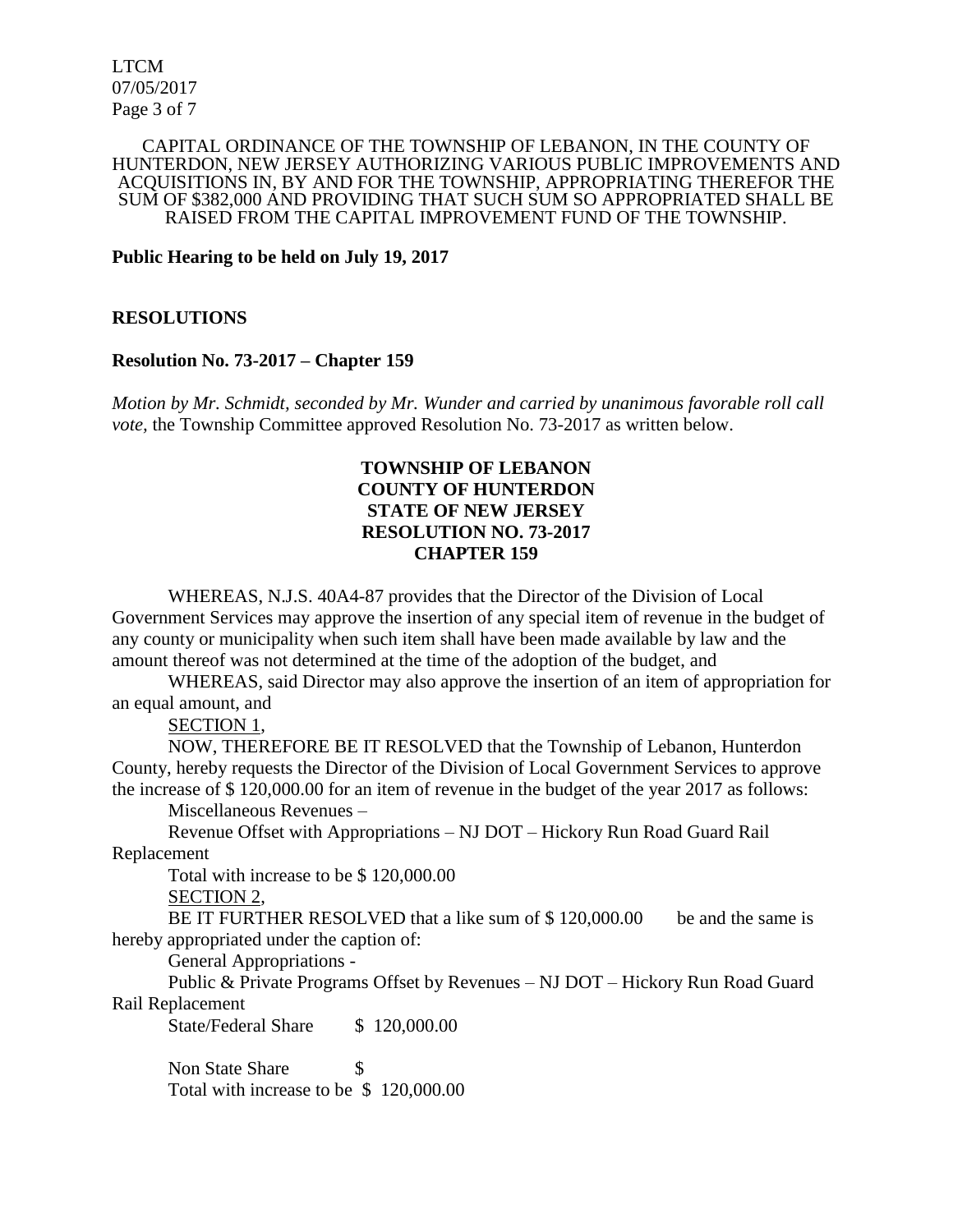LTCM 07/05/2017 Page 4 of 7

FURTHER RESOLVED that two certified copies of this resolution with a copy of the appropriate documentation be forwarded to the Division of Local Government Services.

# **OLD BUSINESS**

# **Township Engineer Correspondence - Safe Roadway Speed Limit Recommendations**

Mayor Laul stated that Chief Gale and the Township Engineer looked at roads in the Township that do not have speed limits. Speed tests were conducted on the roads and the appropriate speed limit for each road has been determined.

Mayor Laul stated that he emailed the DPW Manager, Warren Gabriel, to ask what the cost would be for the speed limit signs. Mr. Gabriel said that the cost will be approximately \$5600 for the signs and the cost will be covered by the DPW operating budget.

*Motion by Ms. Koehler, seconded by Mr. Wunder and carried by unanimous favorable roll call vote*, the Township Committee authorized the Township Attorney to prepare an ordinance to amend the current speed limit ordinance and for Mr. Gabriel to purchase the signs relative to such.

# **Ambulance Purchase**

Tabled

## **Tax Assessor Position**

Mayor Laul stated that a number of people have asked him about the status of the Tax Assessor hiring. Mayor Laul read a statement outlining the history of the failed attempt to enter into a Shared Services Agreement with Readington Township and the negotiations that took place, with Ms. Laura Whitaker, to enter into a distinct Agreement, for the Lebanon Township Tax Assessor position.

Ms. Koehler and Mr. Wunder stated their concerns with the process that was followed in the hiring efforts.

*Motion by Mr. McKee, seconded by Mr. Schmidt and carried by favorable roll call vote, the* Township Committee approved Resolution No. 73A-2017 as written below. AYES: Laul, Schmidt, McKee NAYS: Wunder, Koehler

# **TOWNSHIP OF LEBANON HUNTERDON COUNTY, NEW JERSEY RESOLUTION NO. 73A-2017 RESOLUTION APPOINTING TAX ASSESSOR**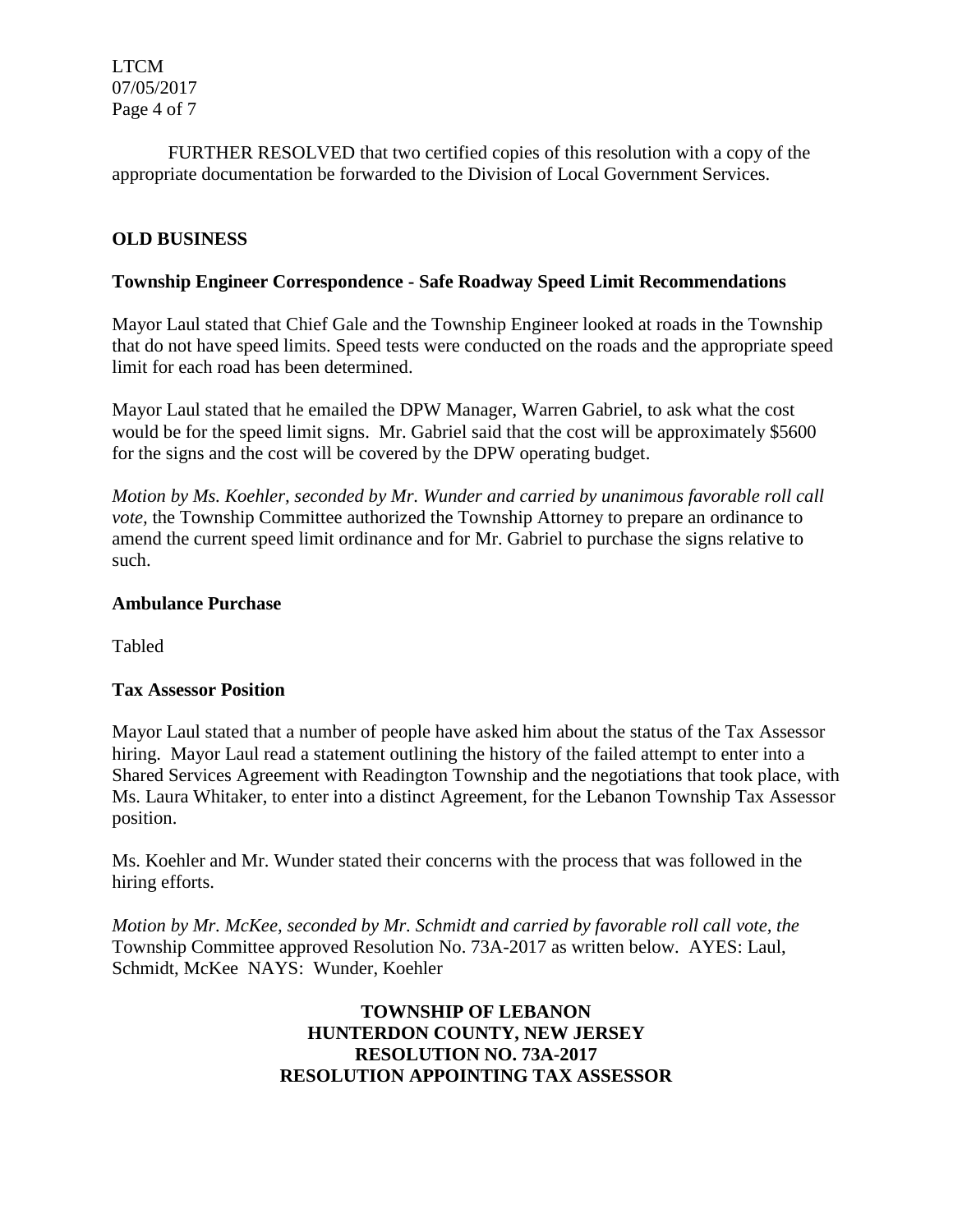LTCM 07/05/2017 Page 5 of 7

WHEREAS, the Tax Assessor of the Township of Lebanon retired from her position effective June 1, 2017; and

WHEREAS, pursuant to N.J.S.A. 40A:9-146 the Township is required to appoint a Tax Assessor; and

WHEREAS, pursuant to Resolution 58-17, the Township agreed to enter into a Shared Services Agreement with Readington Township for the hiring of a tax assessor; and

WHEREAS, the Township and Readington Township could not reach an agreement regarding the hiring of a tax assessor and, therefore, decided to rescind Resolution 58-17 and hire its own tax assessor; and

WHEREAS, the Township Committee has determined that Laura Whitaker is the most qualified candidate to hold the position; and

WHEREAS, pursuant to N.J.S.A. 40A:9-148, a vacancy in the position of tax assessor shall be filled by appointment for the unexpired term; and

WHEREAS, pursuant to N.J.S.A. 40A:9-148 the term of a tax assessor is "4 years from the first day of July next following his appointment;" and

WHEREAS, since the appointment of Ms. Whitaker will occur on July 5, 2017, she will be appointed for the unexpired term of the former tax collector for period July 5. 2017 to June 30, 2018, and for the statutory four-year term from July 1, 2018 to June 30, 2022, and

WHEREAS, the Township Committee has also determined that Ms. Whitaker should be appointed as authorized agent for the Township to appear and act as agent in all tax appeal matters before the Hunterdon County Board of Taxation.

NOW, THEREFORE, BE IT RESOLVED, by the Mayor and Committee of the Township of Lebanon, County of Hunterdon, New Jersey, that Laura Whitaker is hereby appointed to the position of Lebanon Township Tax Assessor for the period July 5, 2017 to June 30, 2018 and for a full four-year statutory term from July 1, 2018 to June 30, 2022; and

IT IS FURTHER RESOLVED, that this appointment does not confer tenure on Ms. Whitaker as Tax Assessor unless and until she is appointed for an additional term beyond June 30, 2022; and

IT IS FURTHER RESOLVED, that Ms. Whitaker be and is hereby appointed as authorized agent for the Township for Lebanon to appear and act as agent in all tax appeal matters before the Hunterdon County Board of Taxation in which the Township of Lebanon is a party.

IT IS FURTHER RESOLVED, that the Mayor and Clerk are authorized to execute the attached agreement with Ms. Whitaker in substantially the same form as that attached hereto.

IT IS FURTHER RESOLVED, that Resolution 58-17 is hereby rescinded.

## **NEW BUSINESS**

## **NJ State Firemen's Association Membership Application**

*Motion by Mr. Wunder, seconded by Ms. Koehler and carried by unanimous favorable roll call vote*, the Township Committee approved a N.J. State Firemen's Association Membership Application for Firefighter Paul R. Lagarenne.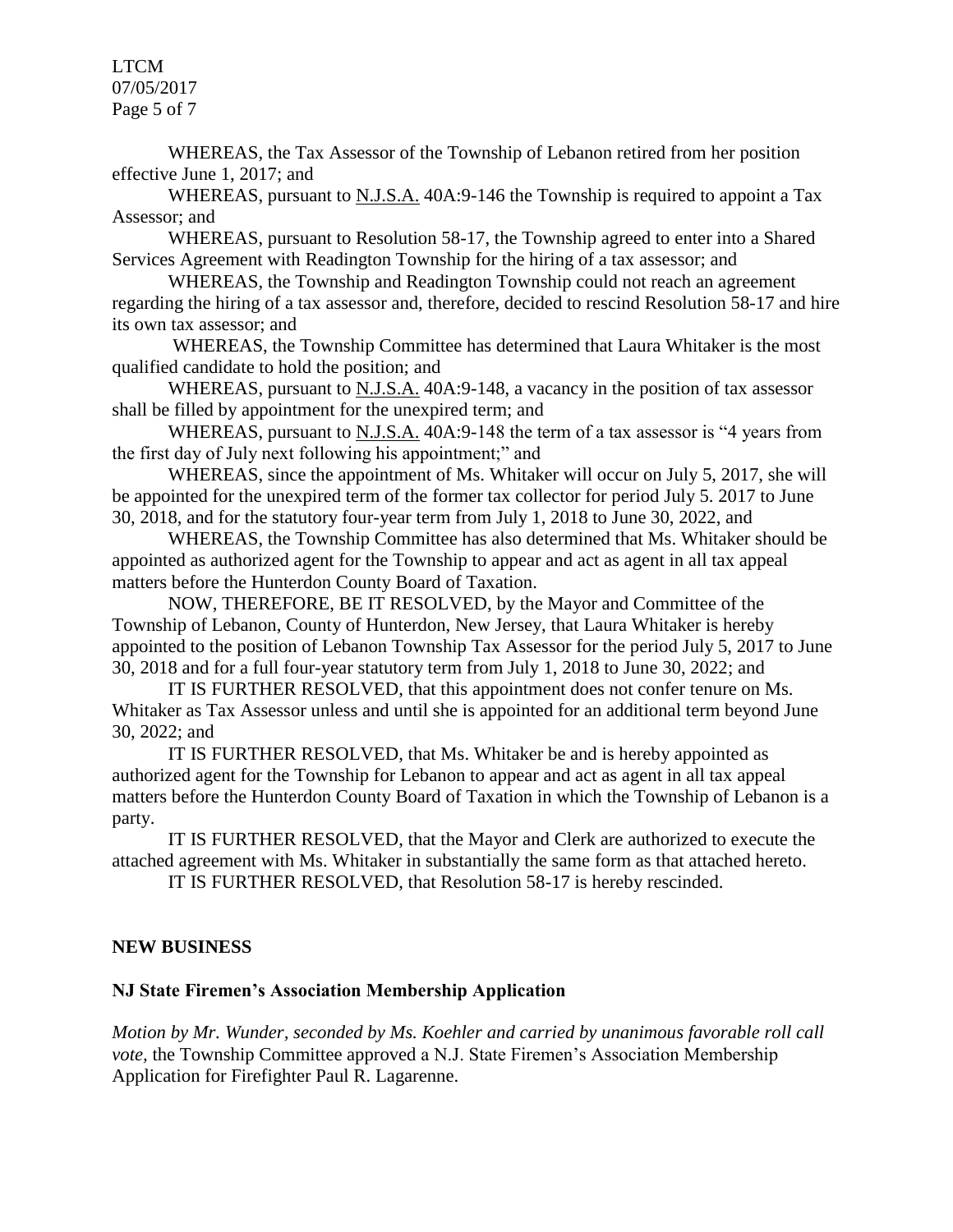LTCM 07/05/2017 Page 6 of 7

# **DPW Manager Correspondence – DPW Generator**

Mr. Gabriel sent a letter to the Township Committee requesting permission to purchase a Radiator Exhaust Scoop for the DPW generator. The generator is equipped to run quieter, with the exception of the Scoop. Mayor Laul will conduct a sound test before and after the scoop is installed.

*Motion by Mr. Wunder, seconded by Ms. Koehler and carried by favorable roll call vote, the Township* Committee approved the DPW Manager's request to purchase a Radiator Exhaust Scoop from Emergency Systems Service Company in the amount of \$6500.00.

# **PRESENTATION OF VOUCHERS**

Committee Members provided a description of vouchers exceeding \$1000.00.

*Motion by Mr. Wunder, seconded by Mr. Schmidt and carried by favorable roll call vote, the Township* Committee approved the July 5, 2017 bill list, in amount of \$76,182.26.

## **CORRESPONDENCE**

There was no correspondence.

## **PUBLIC COMMENTS**

*Motion by Ms. Koehler, seconded by Mr. Schmidt and carried by unanimous favorable roll call vote, the* Township Committee opened the public comment portion of the meeting at 7:35p.m.

Ms. Laurie Hoffman asked if the questions that Gail Glashoff, the CWA Shop Steward, brought up at the last meeting, regarding the CWA contract, are a concern now with the new Tax Assessor agreement.

Ms. Hoffman asked if there is a time limit for when the funds in the Capital Ordinance need to be used.

Mr. Ron Milkowski asked if the Capital Ordinance is to borrow or does the Township have the money.

Mr. Ron Milkowski asked what changed with the Assessor's qualifications between the Shared Services Agreement with Readington and hiring just for Lebanon Township.

Mr. Victor Hoffman said that Mr. Josh Rich asked if the Committee could assist him in his attempt to acquire the one room school house that is located on East Hill Road. The school